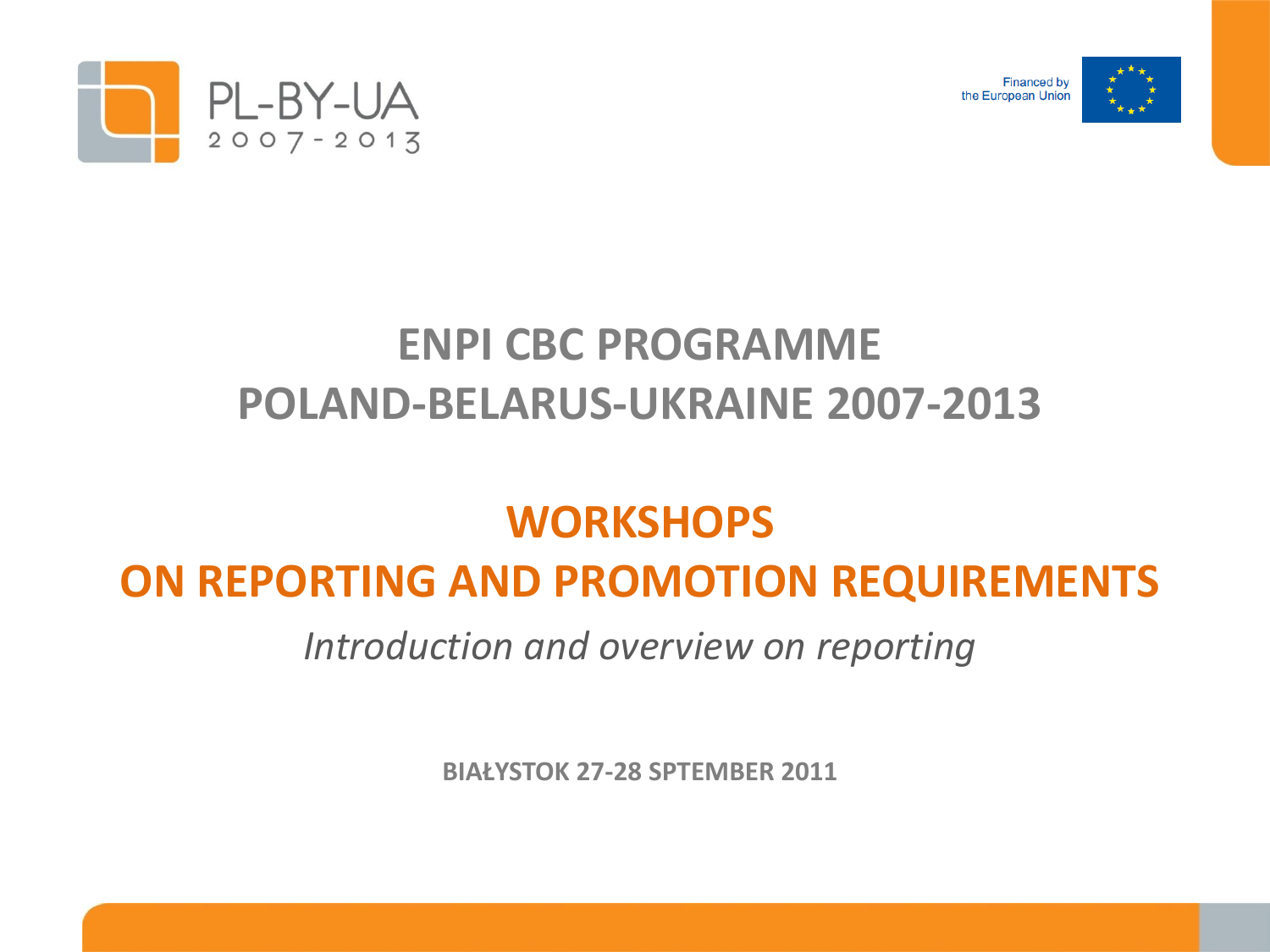



## **Reporting:**

#### **Obligation from the Contract**:

Article 2 of the General Conditions to the Grant Contract and Articles 4.1, 4.2, 7.1.2 of the Special Condition to the Grant Contract.

**Purpose** - Provide to the JMA/JTS in given format information about:

- what has been achieved during the reporting period,
- progress in the Action,
- achieved results and outputs,
- faced difficulties,
- spent resources,
- promotion.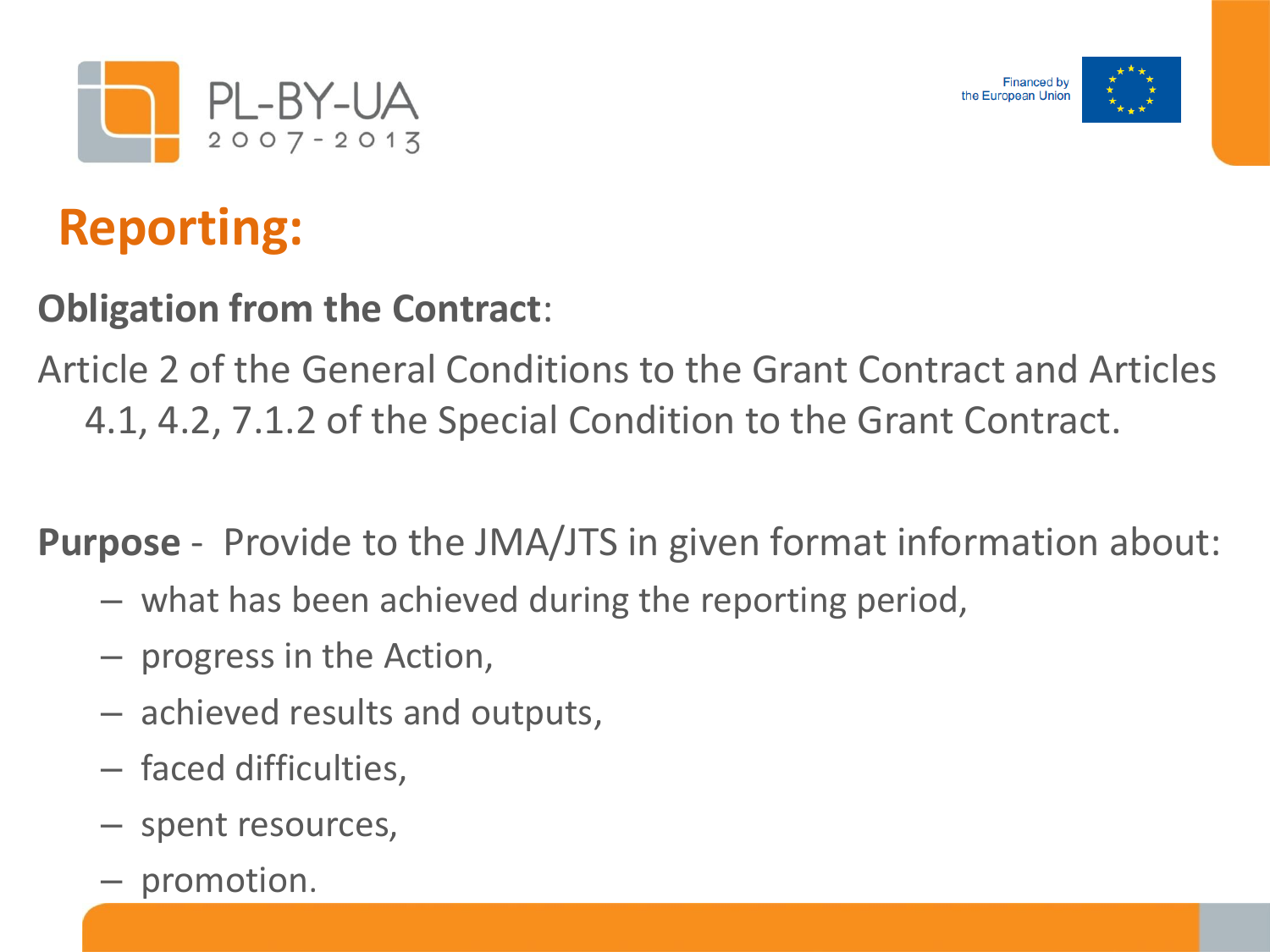





**Scope:** Reporting shall cover the action as a whole, regardless of which part of it is financed by the JMA

#### **Annexes:**

- Request for payment
- **Expenditure verification**

**NB: The Beneficiary alone is responsible for reporting, the corerrectness of the information provided.**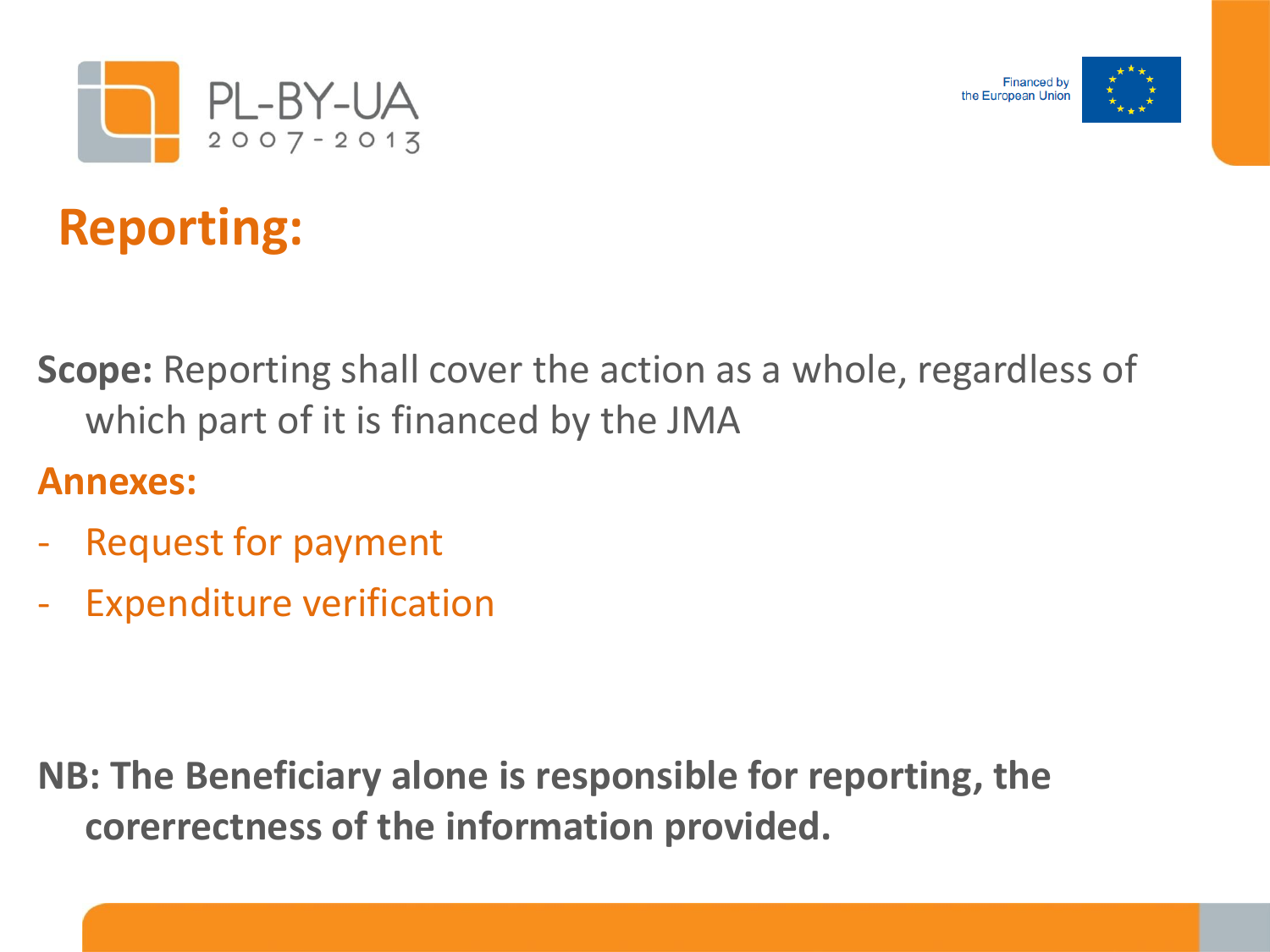



# **Number and types of reports:**

- **Number of reports** to be submitted depends on the payment option selected for action and the Action's implementation period,
- **Each Payment Request** (except 1st advance)shall be accompanied by financial and narrative report (interim or final),
- **Narrative reports** to be submitted on 4-month basis and shall consist only narrative,
- **Interim, final** report to be submitted with request for payment. (financial and narrative points)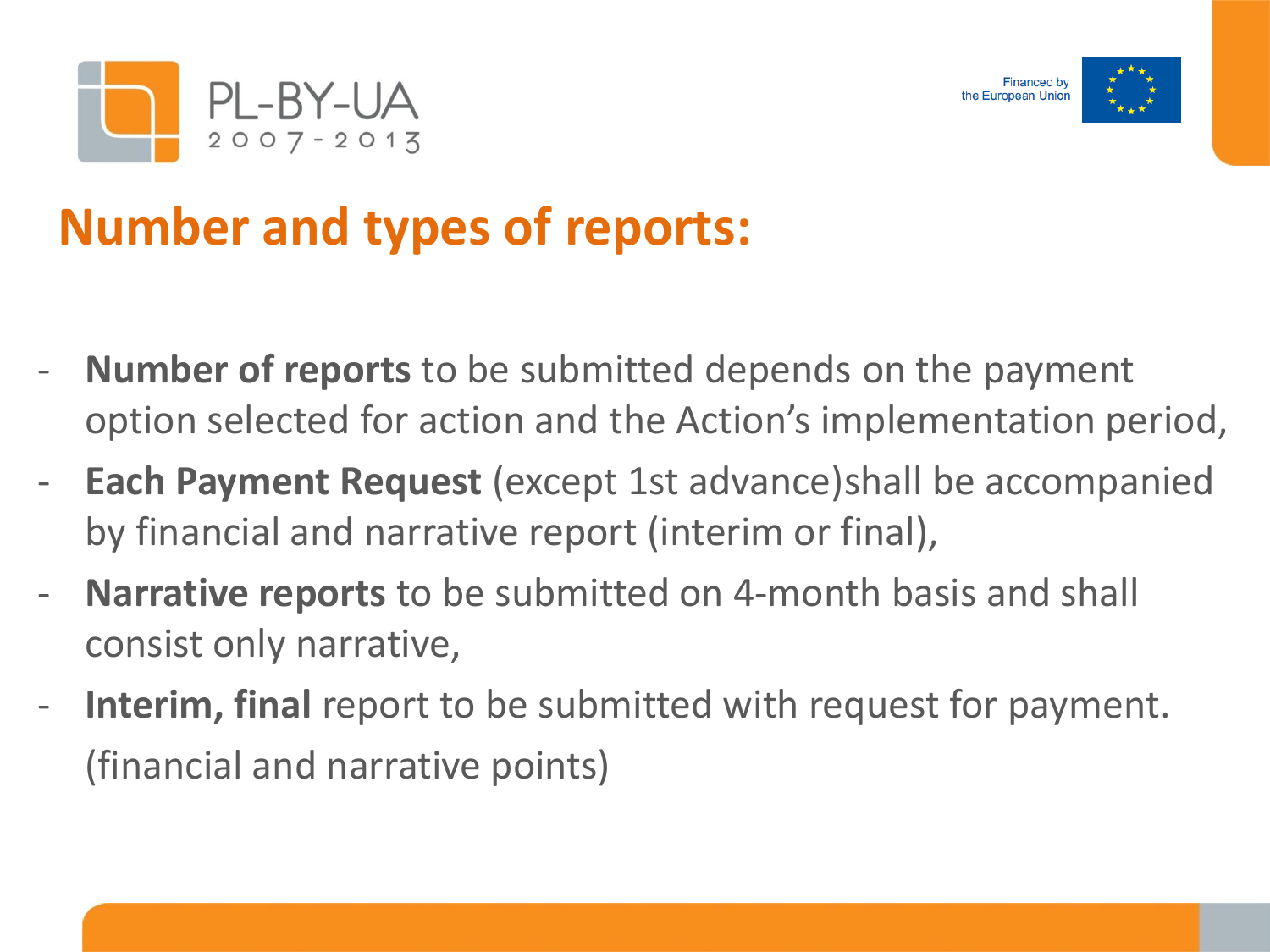



### **Option 1**

- Applicable for non-infrastructure actions with an implementation period not exceeding 12 months and where the financing provided by the JMA does not exceed EUR 300 000.
- **pre-financing** of 80% of the grant. Paid within 45 days, as from the date of reception by the JMA of signed contract accompanied by approved request for payment and the financial guarantee if needed, the JMA approval of the auditor(s).
- **the balance** after JMA approving the final report accompanied by request for payment of the balance and expenditure verification report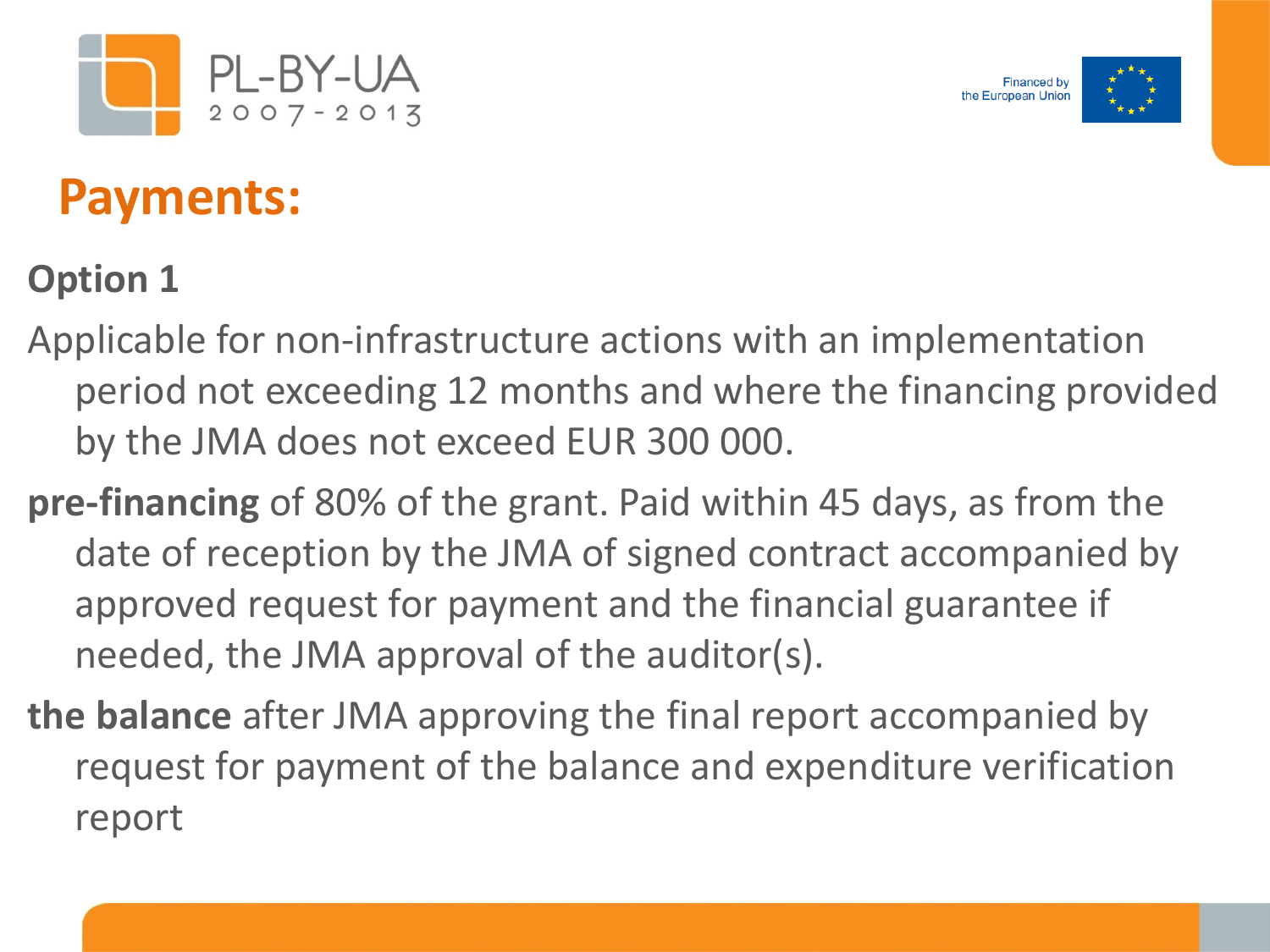



Example:

|                                                | <b>Amount</b> | ℅   |
|------------------------------------------------|---------------|-----|
| <b>ENPI contribution from Application form</b> | € 100 000,00  | 90  |
| Total Partners' financial contribution         | € 10 000,00   | 10  |
| <b>TOTAL CONTRIBUTIONS</b>                     | € 110 000,00  | 100 |
| Advance payment (80% of the grant)             | € 80 000,00   |     |
| <b>Balance payment</b>                         | € 20 000,00   |     |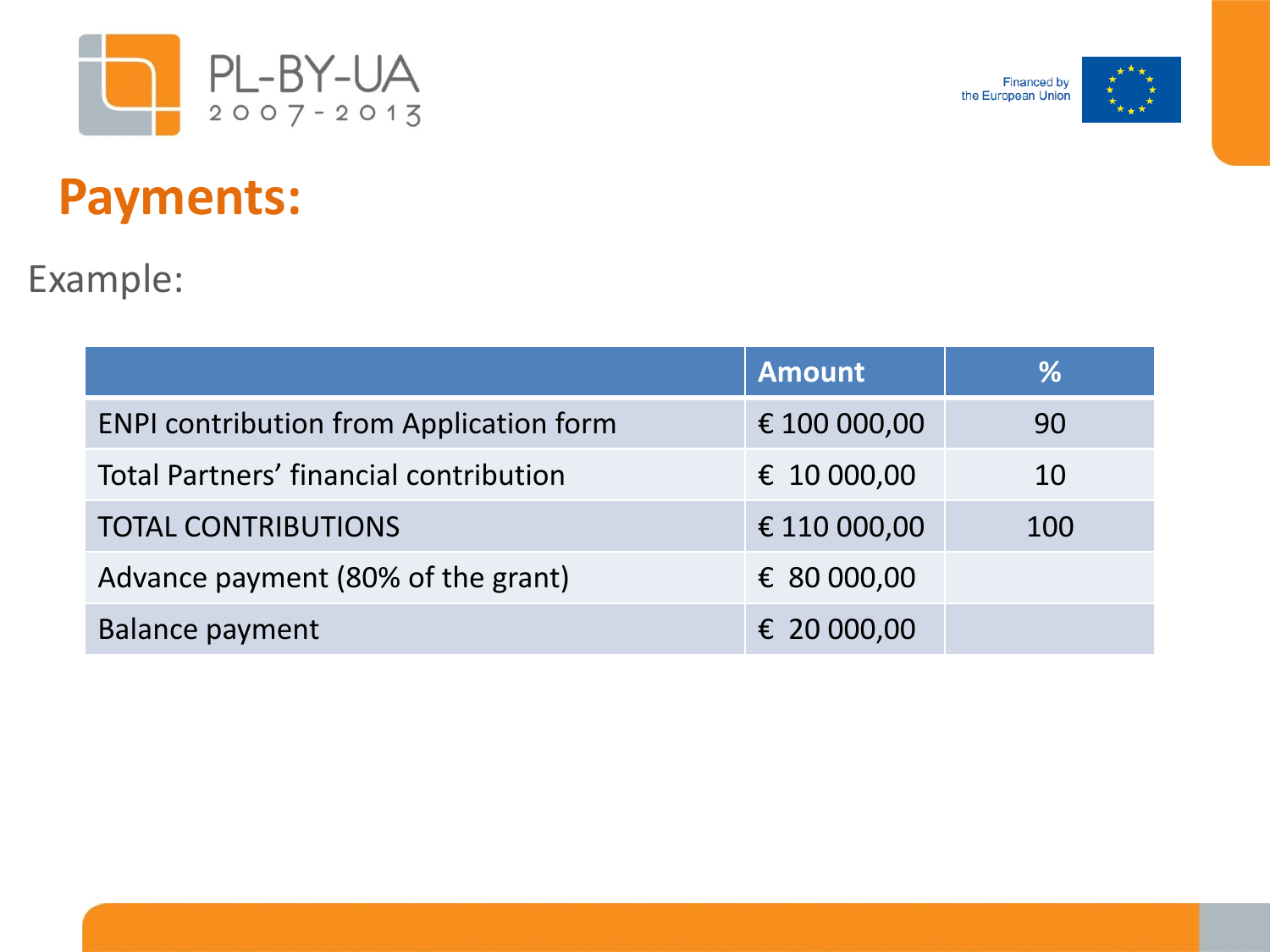



#### **Option 2**

Applicable for non-infrastructure actions where the financing provided by the JMA exceed EUR 300 000 and all infrastruction actions.

#### **2a**

 **an initial pre-financing** of 30% of the grant. Paid within 45 days, accompanied by approved request for payment and the financial guarantee if needed, the JMA approval of the auditor (s).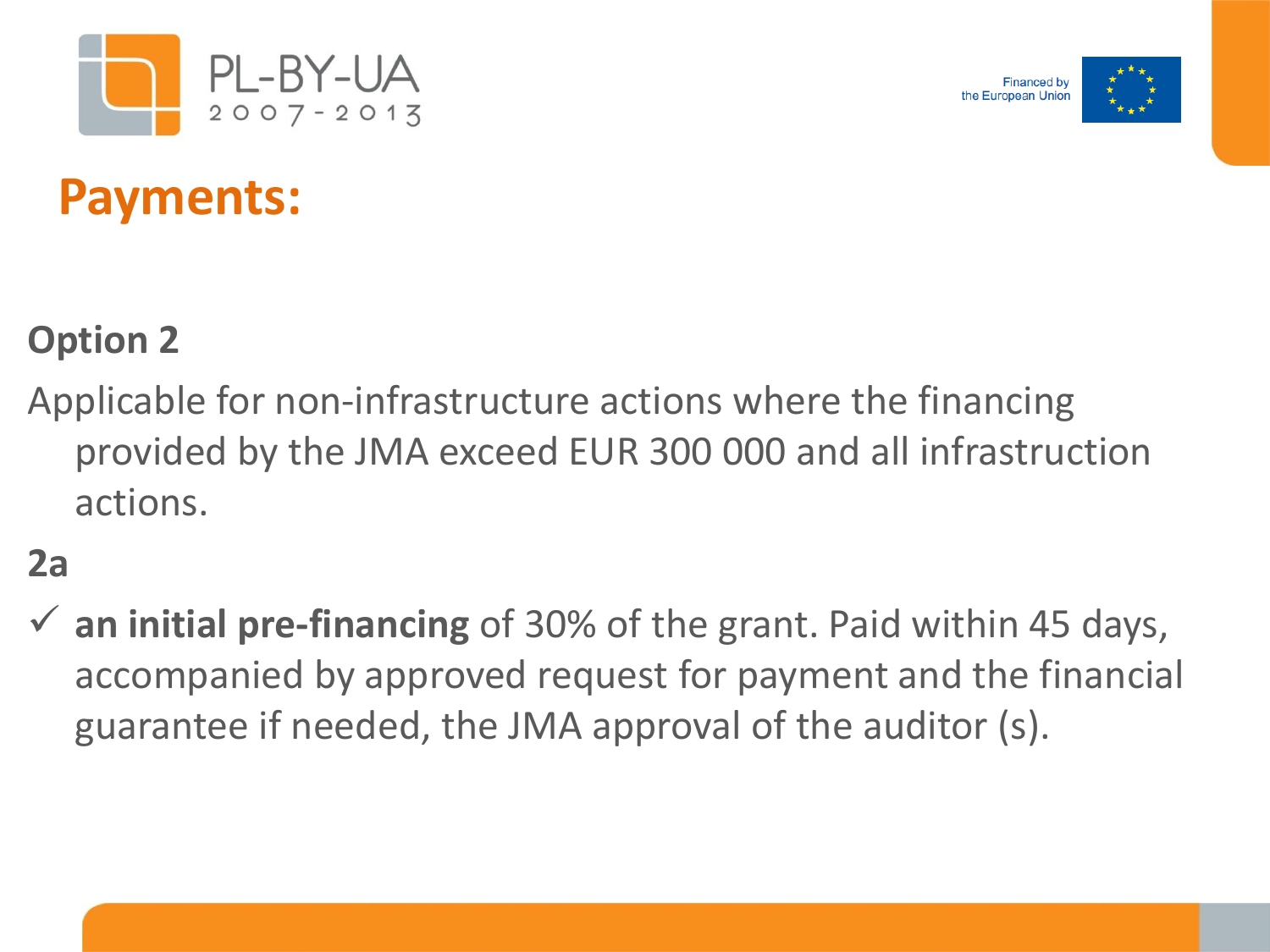





### **2a**

- **a second pre-financing** of 40% of the grant.
- Paid within 45 days of the JMA approving an interim report accompanied by approved request for payment, an expenditure verification report and the financial guarantee if needed, tender documentation (if applicable).
- Can be paid only when the part of the expenditure actually incurred stands at 70% at least of the previous payment
- **the balance** within 45 days of the JMA approving the final report accompanied by request for payment of the balance and expenditure verification report and (if applicable) tender documentation.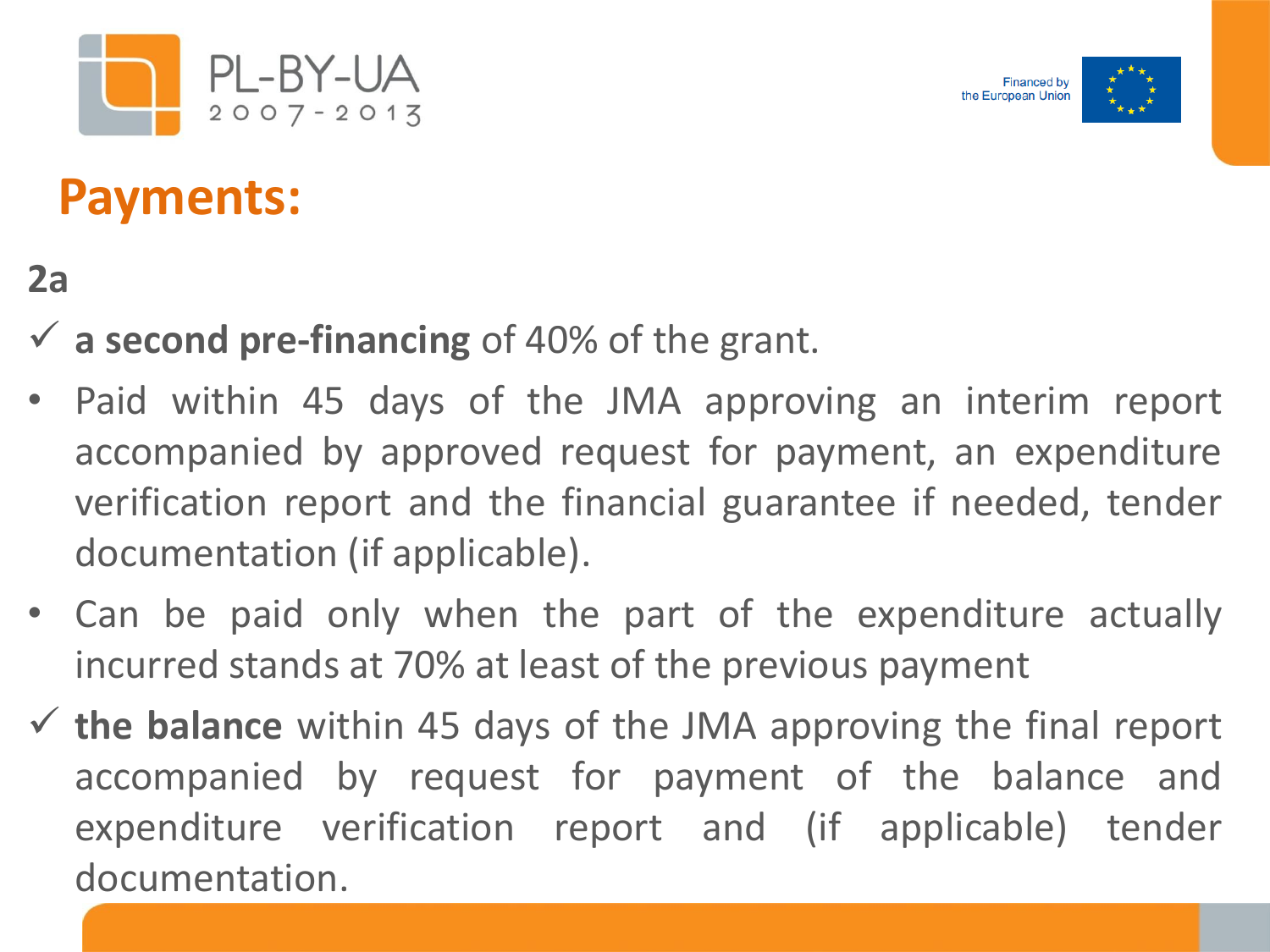



Example:

|                                                   | <b>Amount</b> | %   |
|---------------------------------------------------|---------------|-----|
| <b>ENPI contribution from Application form</b>    | € 360 000,00  | 90  |
| Total Partners' financial contribution            | € 40 000,00   | 10  |
| <b>TOTAL CONTRIBUTIONS</b>                        | €400 000,00   | 100 |
| First advance payment                             | € 108 000,00  | 30  |
| Expenditure at least 70% of first advance payment | € 75 600,00   |     |
| Second advance payment                            | € 144 000,00  | 40  |
| Balance payment                                   | € 108 000,00  | 30  |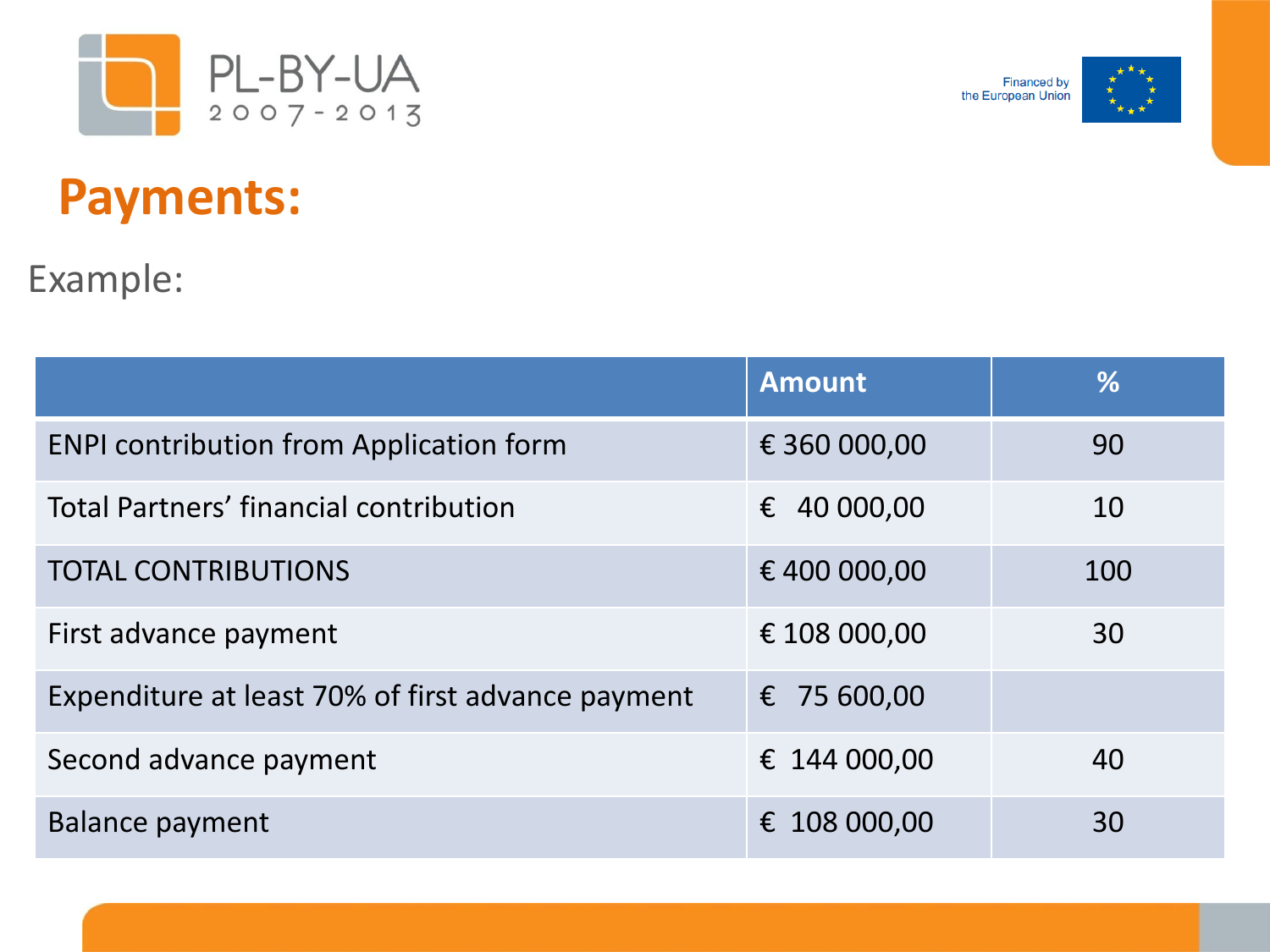



#### **Option 2 cd.**

Applicable for non-infrastructure actions where the financing provided by the JMA exceed EUR 300 000 and all infrastruction actions.

#### **2b**

 **an initial pre-financing** of 30% of the grant. Paid within 45 days, accompanied by approved request for payment and the financial guarantee if needed, the JMA approval of the auditor (s).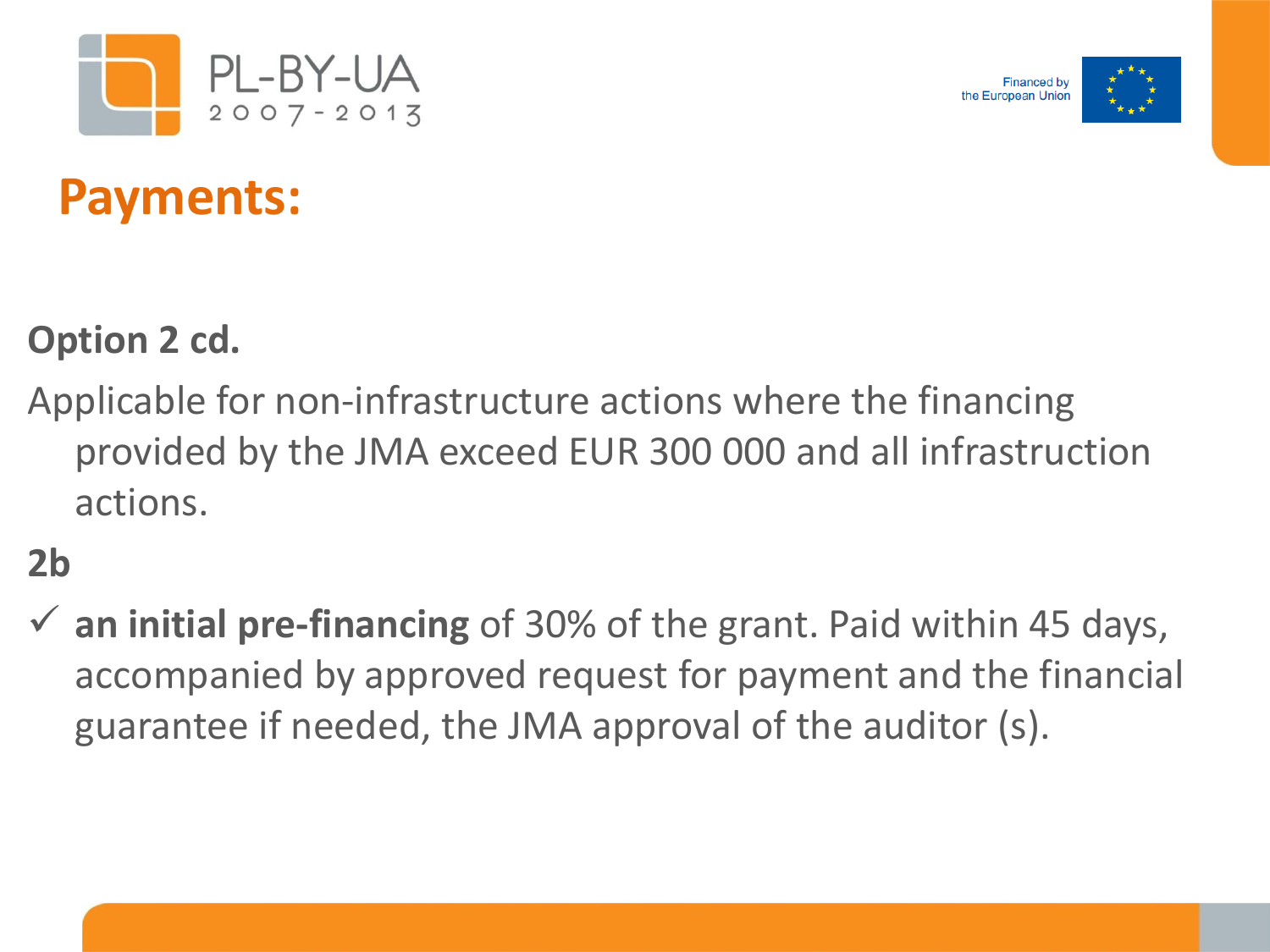





### **2b**

- **a second pre-financing** of 30% of the grant.
- Paid within 45 days of the JMA approving an interim report accompanied by approved request for payment, an expenditure verification report and the financial guarantee if needed, tender documentation (if applicable).
- Can be paid only when the part of the expenditure actually incurred stands at 70% at least of the previous payment
- **the balance** within 45 days of the JMA approving the final report accompanied by request for payment of the balance and expenditure verification report and (if applicable) tender documentation.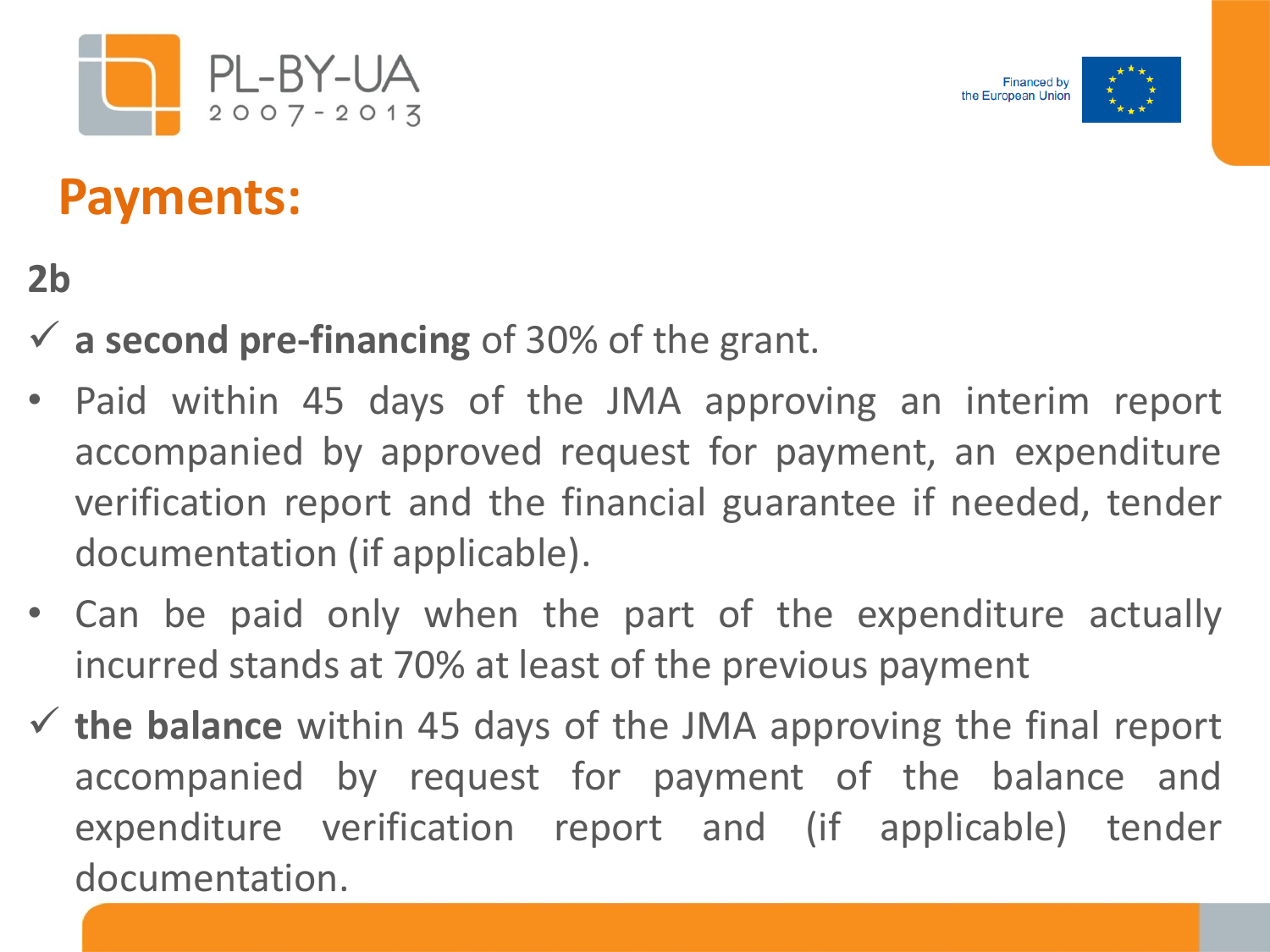



#### **2b cd.**

- **a third pre-financing** of 30% of the grant.
- Paid within 45 days of the JMA approving an interim report accompanied by approved request for payment, an expenditure verification report and the financial guarantee if needed, tender documentation (if applicable).
- Can be paid only when the part of the expenditure actually incurred stands 100% of the first payment and 70% of the second payment.
- **the balance** within 45 days of the JMA approving the final report accompanied by request for payment of the balance and expenditure verification report and (if applicable) tender documentation.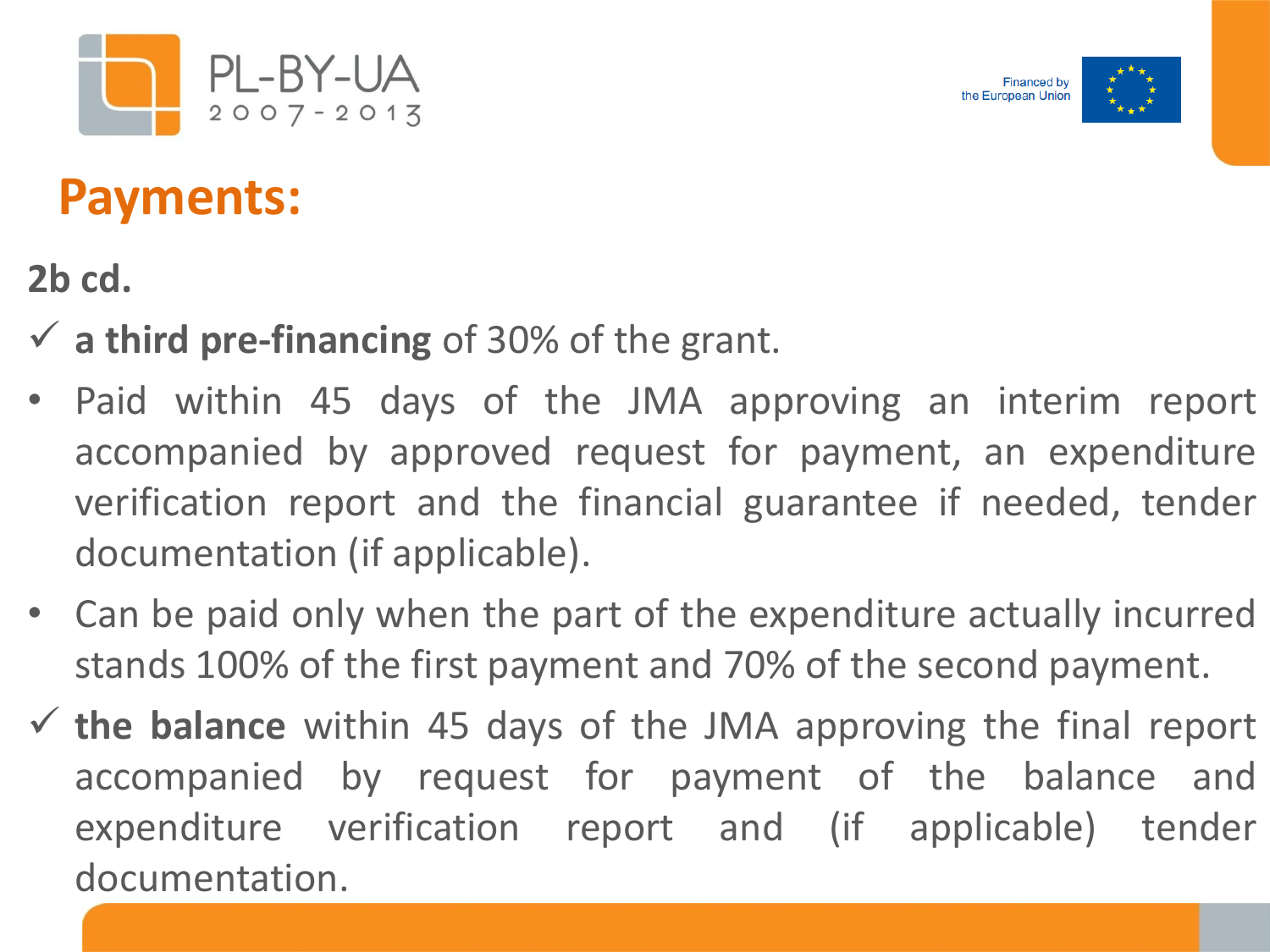



Example:

|                                                                                | <b>Amount</b>  | %   |
|--------------------------------------------------------------------------------|----------------|-----|
| <b>ENPI contribution from Application form</b>                                 | € 360 000,00   | 90  |
| Total Partners' financial contribution                                         | € 40 000,00    | 10  |
| <b>TOTAL CONTRIBUTIONS</b>                                                     | €400 000,00    | 100 |
| First advance payment                                                          | € 108 000,00   | 30  |
| Expenditure at least 70% of first advance payment                              | 75 600,00<br>€ |     |
| Second advance payment                                                         | € 108 000,00   | 30  |
| Expediture 100% of first advance payment and at least 70%<br>of second payment | € 183 600,00   |     |
| Third advance payment                                                          | € 108 000,00   | 30  |
| Balance payment                                                                | 36 000,00<br>€ |     |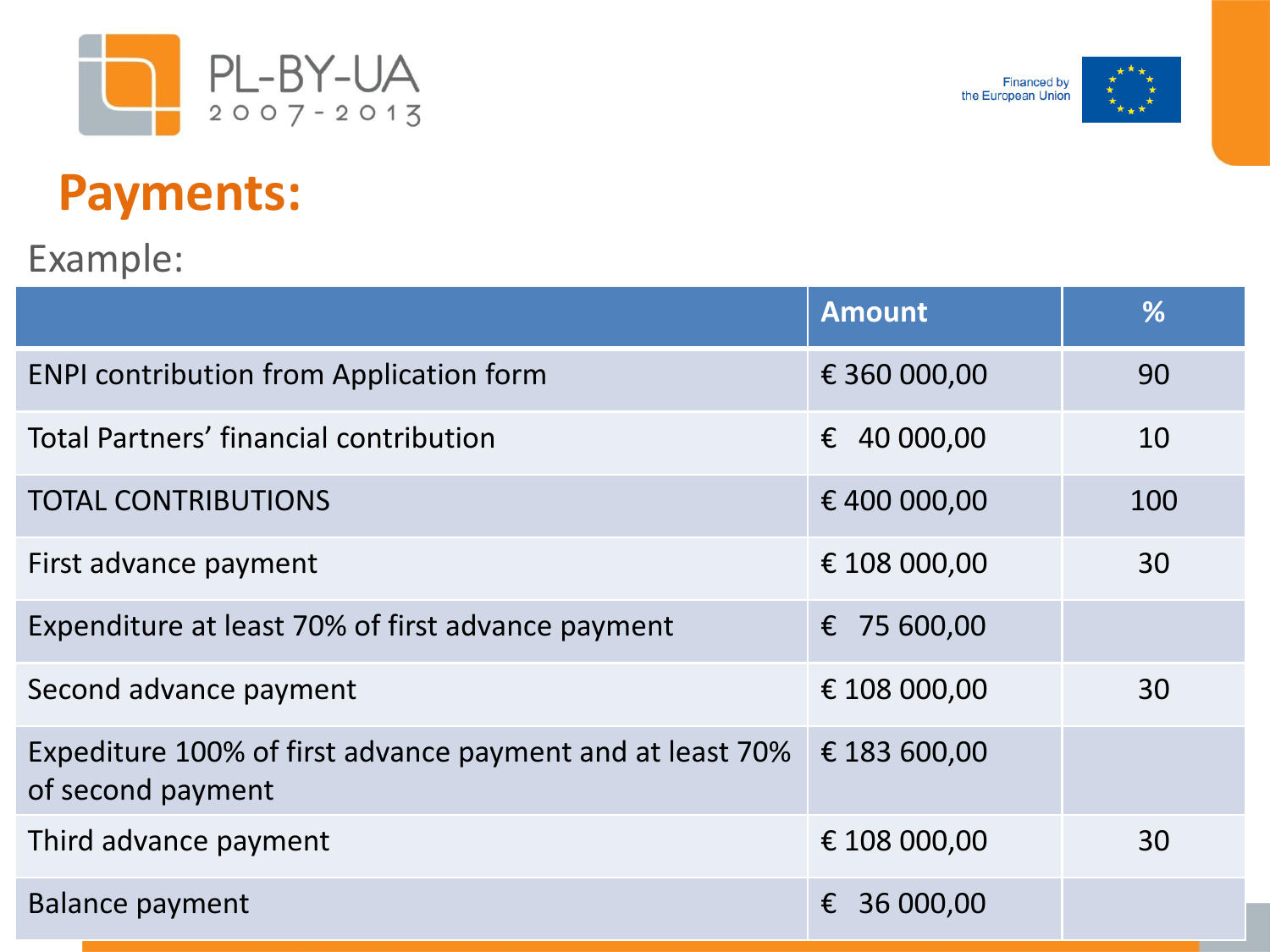





**Option 3** 

Can be applied to all actions.

 The grant shall be paid to the Beneficiary by JMA **in one payment** within 45 days of the JMA approving an final report accompanied by request for payment, an expenditure verification report and the financial guarantee if needed, tender documentation (if applicable).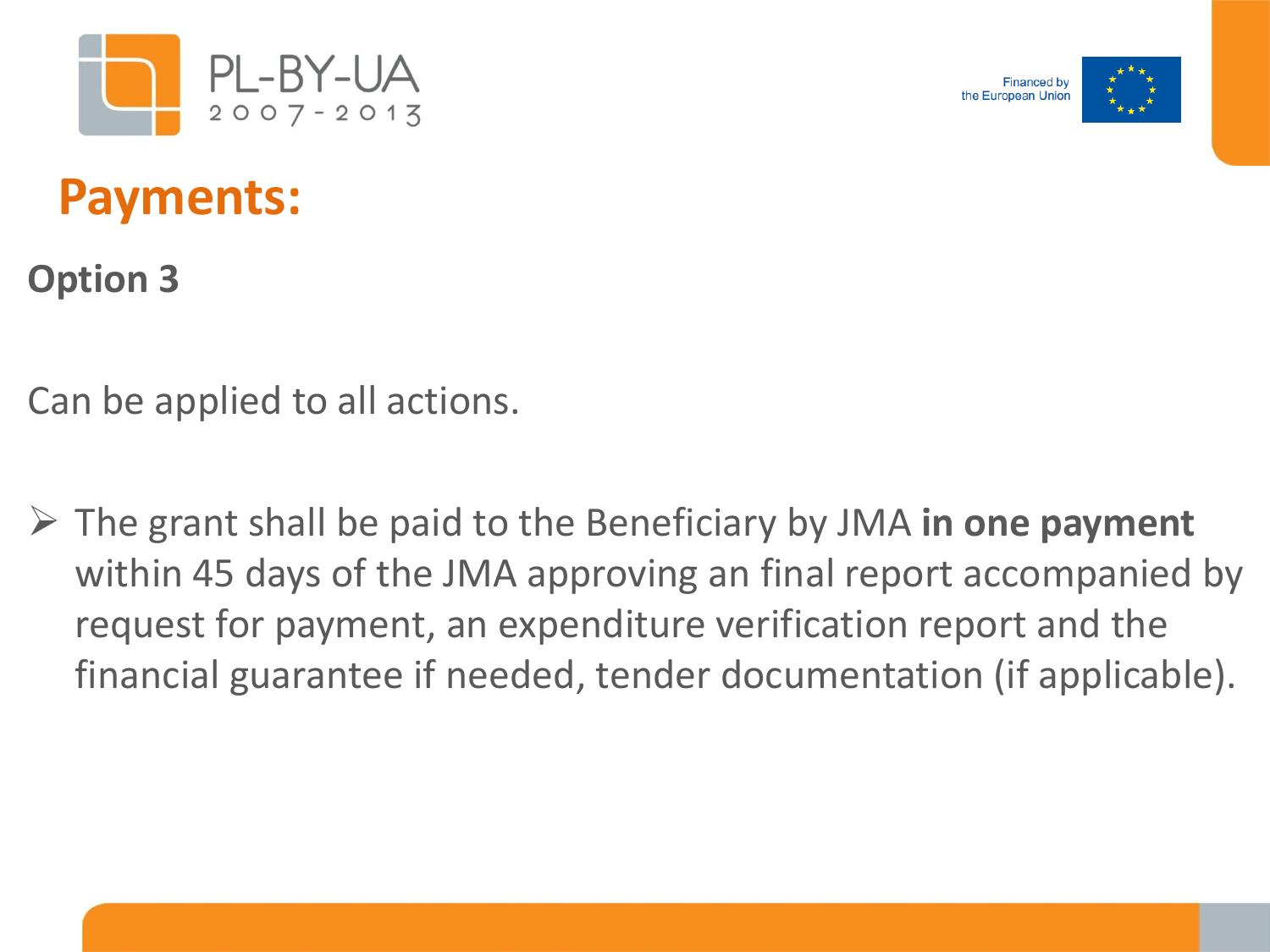



## **Request for payment:**

**ANNEX V Request for payment for grant Contract European Community external actions** 

<Date of the request for payment>

For the attention of **Saddress of the Contracting Authority**  $\leq$ Financial unit/section indicated in the Contract  $>^1$ 

Reference number of the grant Contract: Title of the grant Contract: Name and address of the Beneficiary: Request for payment number: Period covered by the request for payment:

Dear Sir/Madam

I hereby request  $\leq$  [a further] pre-financing payment/payment of the balance<sup>-2</sup> under the Contract mentioned above

The amount requested is  $\leq$  indicated in Article 4(2) of the Special Conditions of the Contract/the following:

Please find attached the following supporting documents: expenditure verification report (if required by Article 15.6 of the General Conditions of the Contract)

- financial guarantes<mark>( if required by Article 15.7 of the General Conditions of the Contract)</mark> - technical and financial interim report (for further pre-financing payments)

- final implementation report (for payment of the balance).

The amount covered by the expenditure verification report and claimed for deduction from the sum total of pre-financing under the contract is the following: ...

The payment should be made to the following bank account: < give the account number shown on the financial identification form annexed to the Contract>

I hereby certify that the information contained in this request for payment is complete, faithful and reliable, that the costs incurred can be considered eligible in accordance with the Contract and that this request for payment is substantiated by adequate supporting documents that can be checked

Yours faithfully,

< <mark>signature</mark> >

If the Contracting Authority is a service of the European Commission. Please do not forget to send a copy of this letter to the management unit and if appropriate to the Commission delegation<br>mentioned in Article 5(1) of the Special Conditions of the Contract.

2008<br>Annex V request for payment

Page 1 of 1

Form of request of payment – Annex V to the Grant Contract.

Filled by Lead Partner and send to JMA via JTS to

recieve advance payment.

**Do not remove any thing !**

Data should be exactly the same as in Special Condition and Financial Identification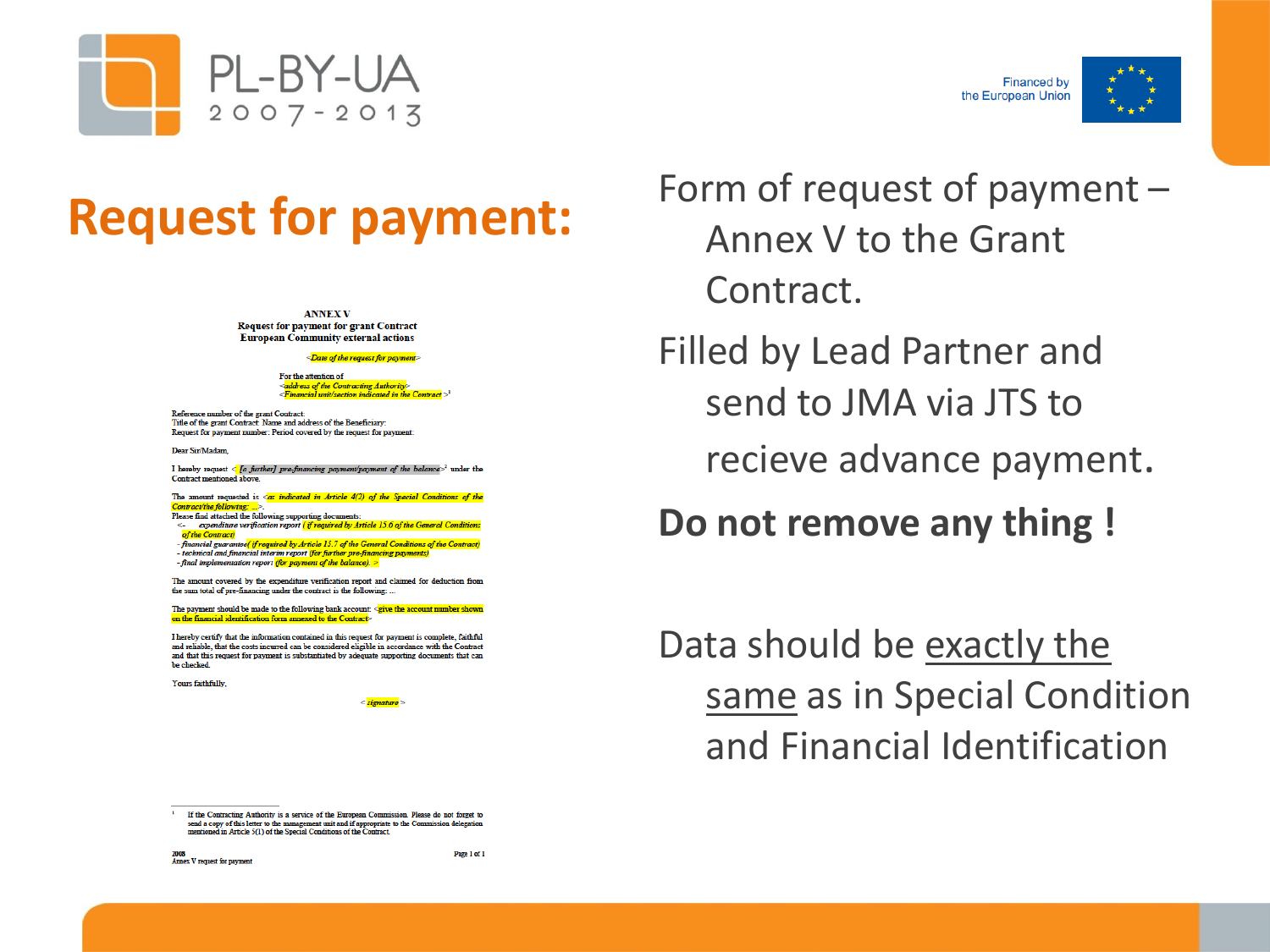



# **Reporting step by step:**

- **Action** duration 24 months.
- **Grant** Contract signed on June 25th 2011.
- **Project** activities starts on June 26th 2011.
- **Project** ends on June 25th 2013
- **Partners** PL-BY-UA.
- $\triangleright$  No of project: IPBU.01.01.00-06-307/10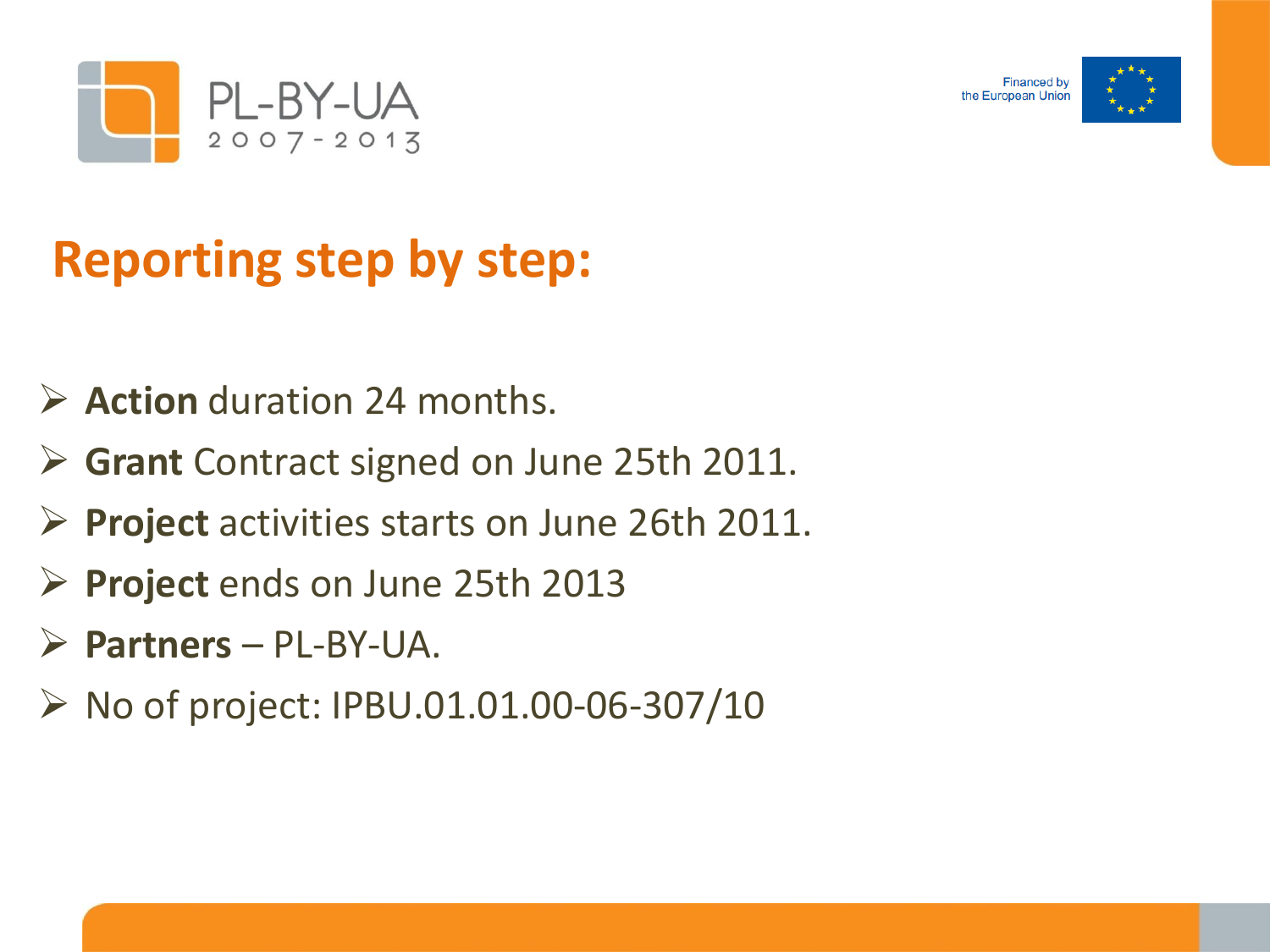



## **Reporting step by step:**

Brief Narrative reports:

| No of report                 | <b>Reporting period</b>   | <b>Submission deadline</b> |
|------------------------------|---------------------------|----------------------------|
| IPBU.01.01.00-06-307/10-01/R | 25.05.2011 - 24.09.2011   | 15 October 2011            |
| IPBU.01.01.00-06-307/10-02/R | 25.09.2011 - 24.01.2012   | 14 February 2012           |
| IPBU.01.01.00-06-307/10-03/R | $25.01.2012 - 24.05.2012$ | 14 June 2012               |
| IPBU.01.01.00-06-307/10-04/R | $25.05.2011 - 24.09.2012$ | 15 October 2012            |
| IPBU.01.01.00-06-307/10-05/R | 25.09.2011 - 24.01.2013   | 14 February 2013           |
| IPBU.01.01.00-06-307/10-06/R | $25.01.2013 - 24.05.2013$ | 14 June 2013               |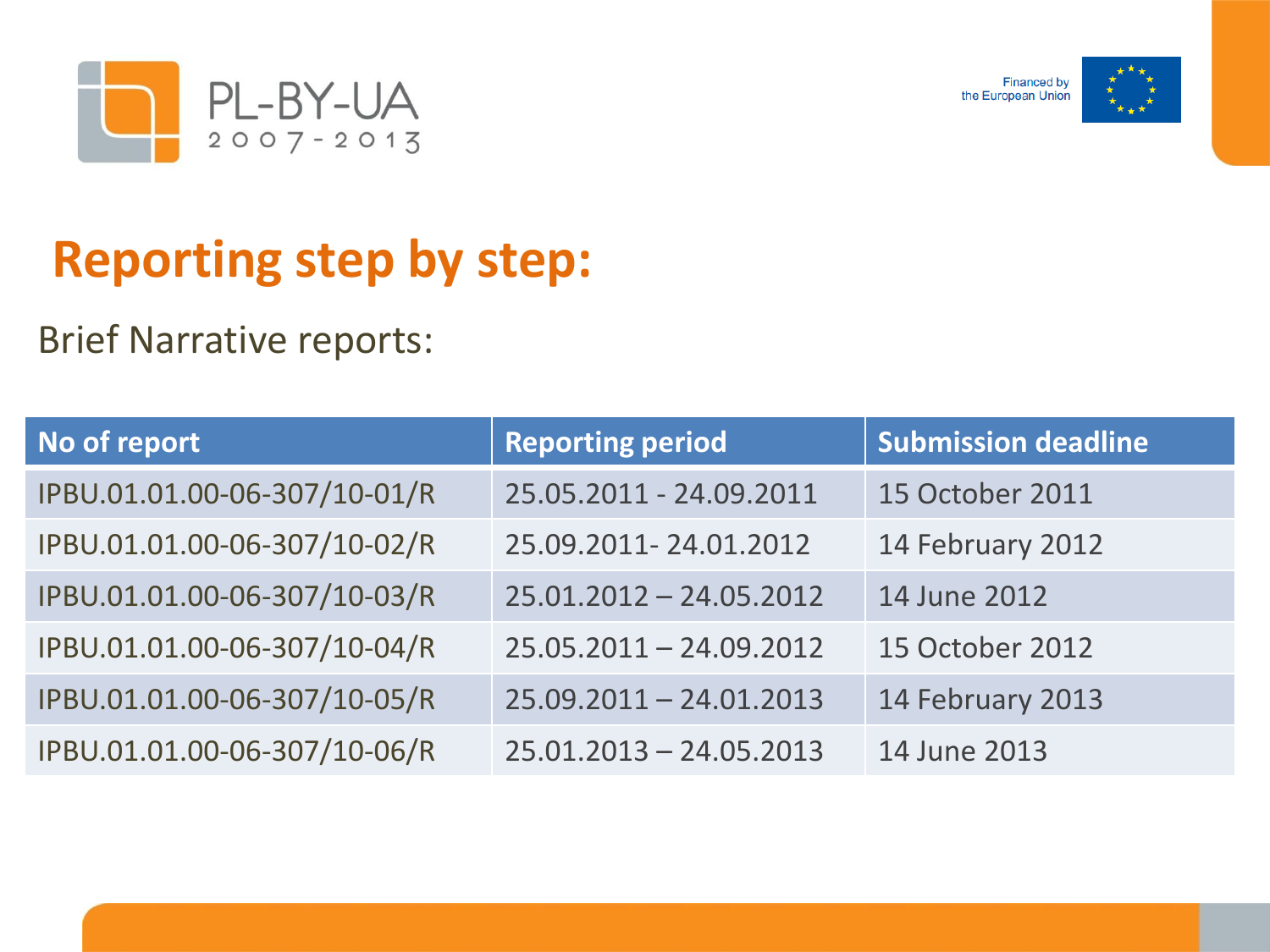





Interim and final reports:

Option 2a

| No of report             | Report  | <b>Submission deadline</b>                     |
|--------------------------|---------|------------------------------------------------|
| IPBU.01.01.00-06-307/10- | Interim | After spending 70% of first<br>advance payment |
| IPBU.01.01.00-06-307/10- | Final   | 23 August 2013                                 |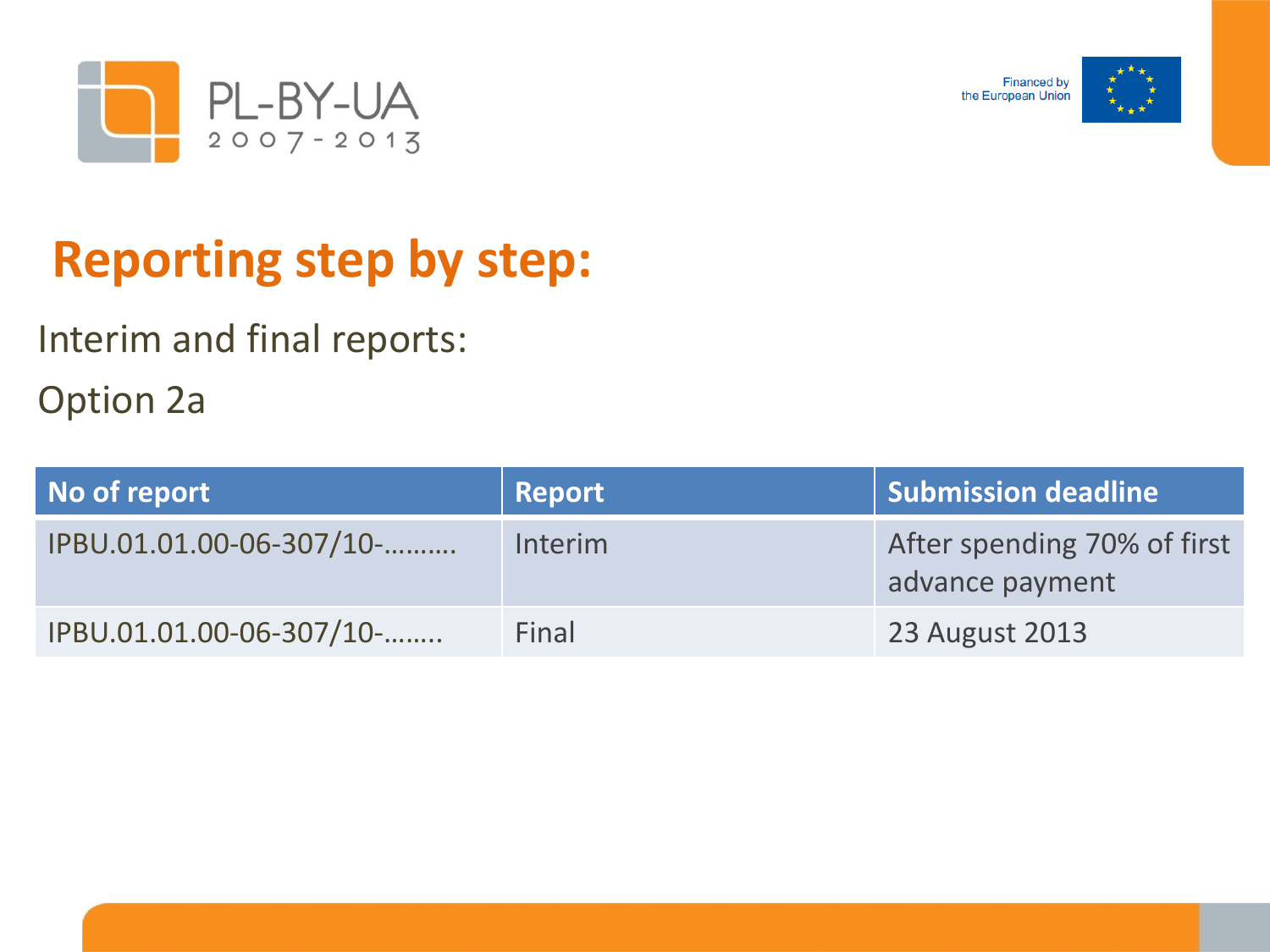



# **Reporting step by step:**

#### Option 2b

#### Interim and final reports

| No of report             | <b>Reports</b> | <b>Submission deadline</b>                                                        |
|--------------------------|----------------|-----------------------------------------------------------------------------------|
| IPBU.01.01.00-06-307/10- | Interim        | After spending 70% of the<br>first advanced payment                               |
| IPBU.01.01.00-06-307/10- | Interim        | After spending 100% of the<br>first advanced payment and<br>70% of second payment |
| IPBU.01.01.00-06-307/10- | Final          | <b>23 August 2013</b>                                                             |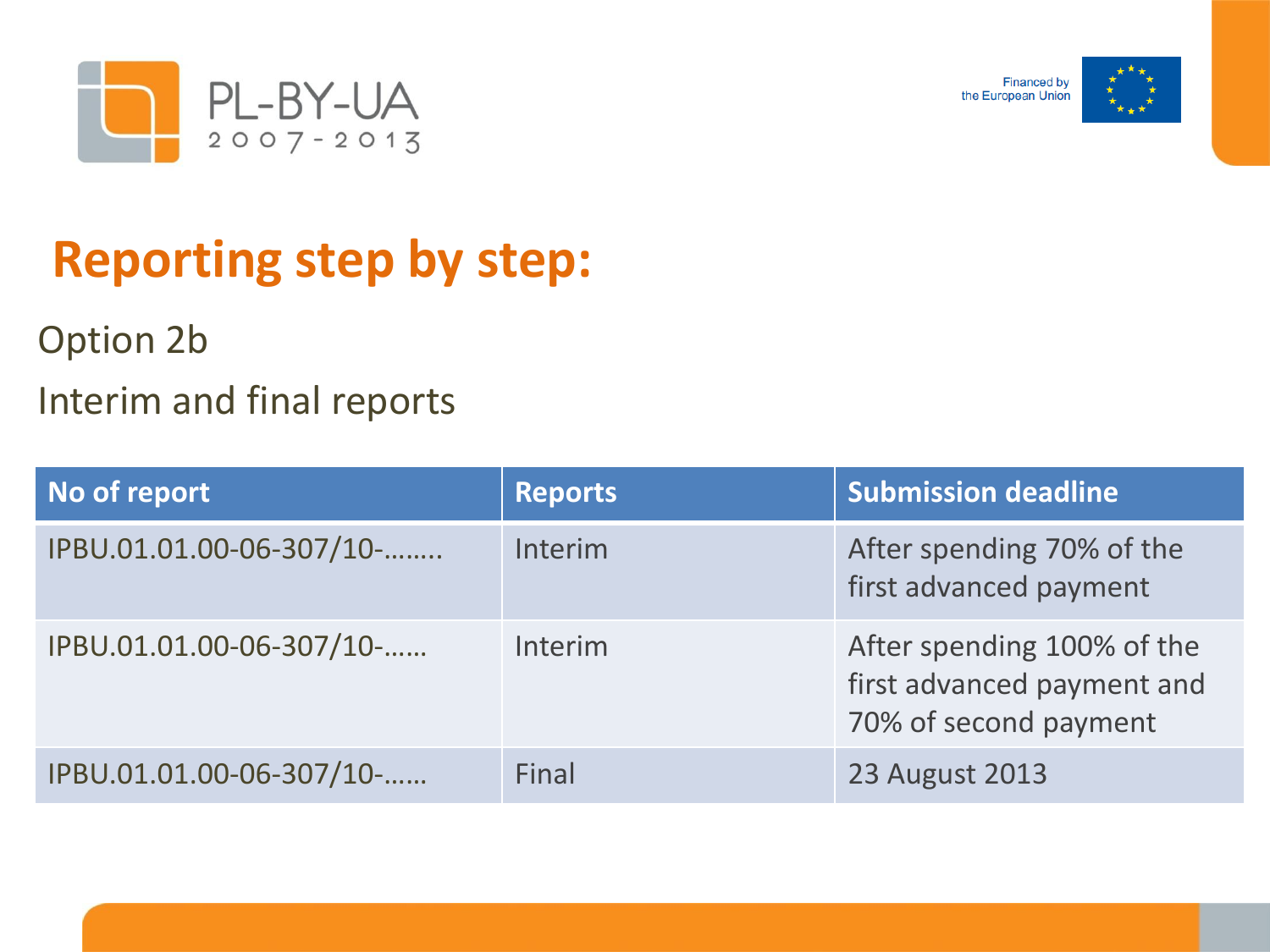



# **Reporting step by step:**

If there is an overlapping between the dates when the 4-months brief narrative report and the interim report or the final report, are due, **only the interim or the final report shall be drawn up**  and submitted to the JTS.

#### **Example:**

| <b>Narrative</b>                                     | <b>Interim (Final)</b>                                                                                  | <b>Submission</b>                                                                                                   |
|------------------------------------------------------|---------------------------------------------------------------------------------------------------------|---------------------------------------------------------------------------------------------------------------------|
| IPBU.01.01.00-06-307/10-<br>02/R<br>14 February 2012 | 70% of the first advanced<br>payment spend and interim<br>report will be ready on<br>February 1st 2012  | Interim (Final) report should<br>be submitted for the period<br>of narrative reports - end on<br>February 14th 2012 |
| IPBU.01.01.00-06-307/10-<br>02/R<br>14 February 2012 | 70% of the first advanced<br>payment spend and interim<br>report will be ready on<br>February 20th 2012 | Narrative report should be<br>submitted in time and<br>Interim (Final).                                             |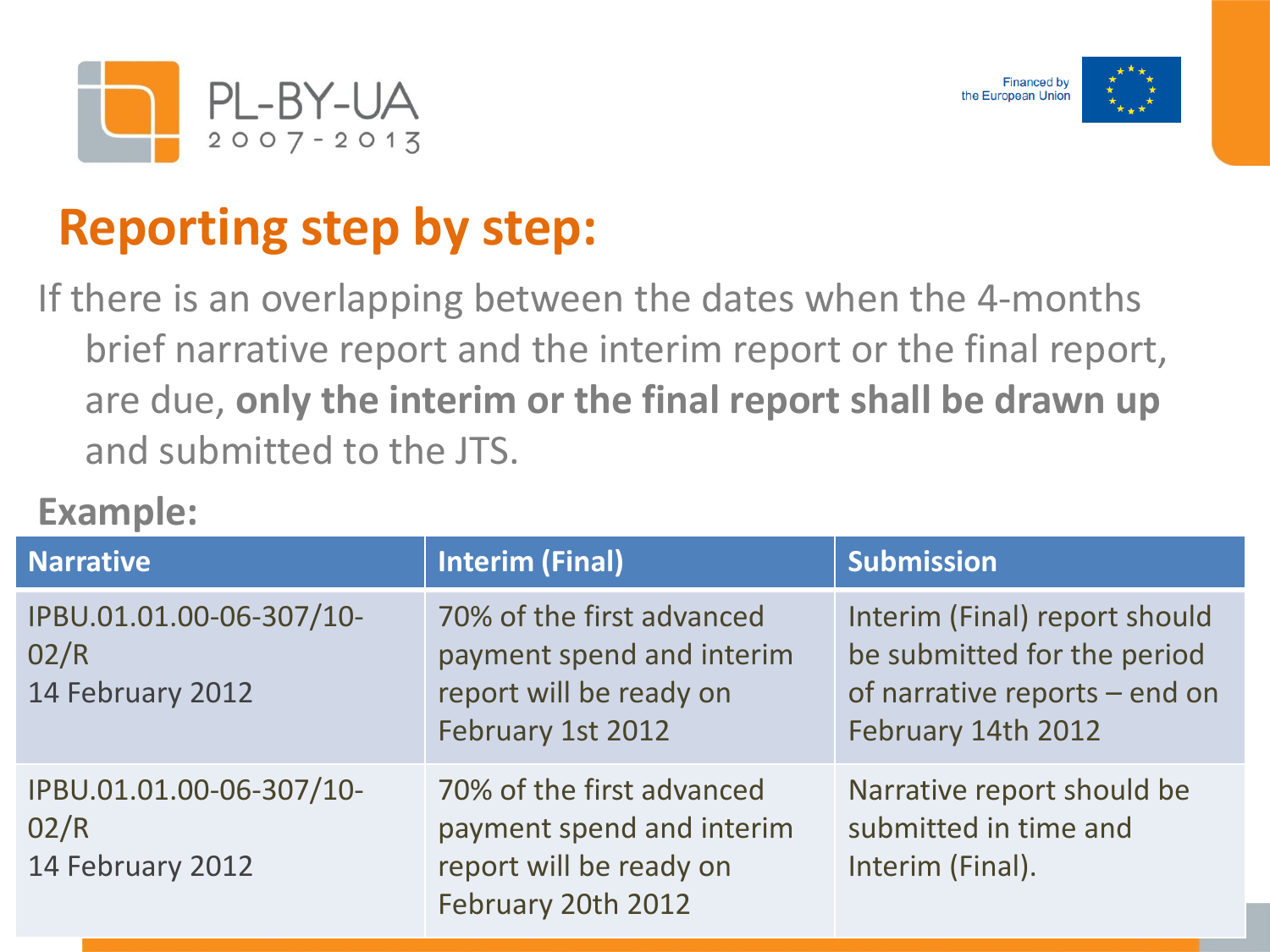



#### **Expenditure verification report should be attached to (according to the point 15.6 of General Conditions):**

**The approved auditor examines** whether the costs declared by the Beneficiary are **real**, **accurately recorded** and **eligible** in accordance with the Contract, as well as the revenue of the Action and **issues an expenditure verification report** conforming to the **model in Annex VII**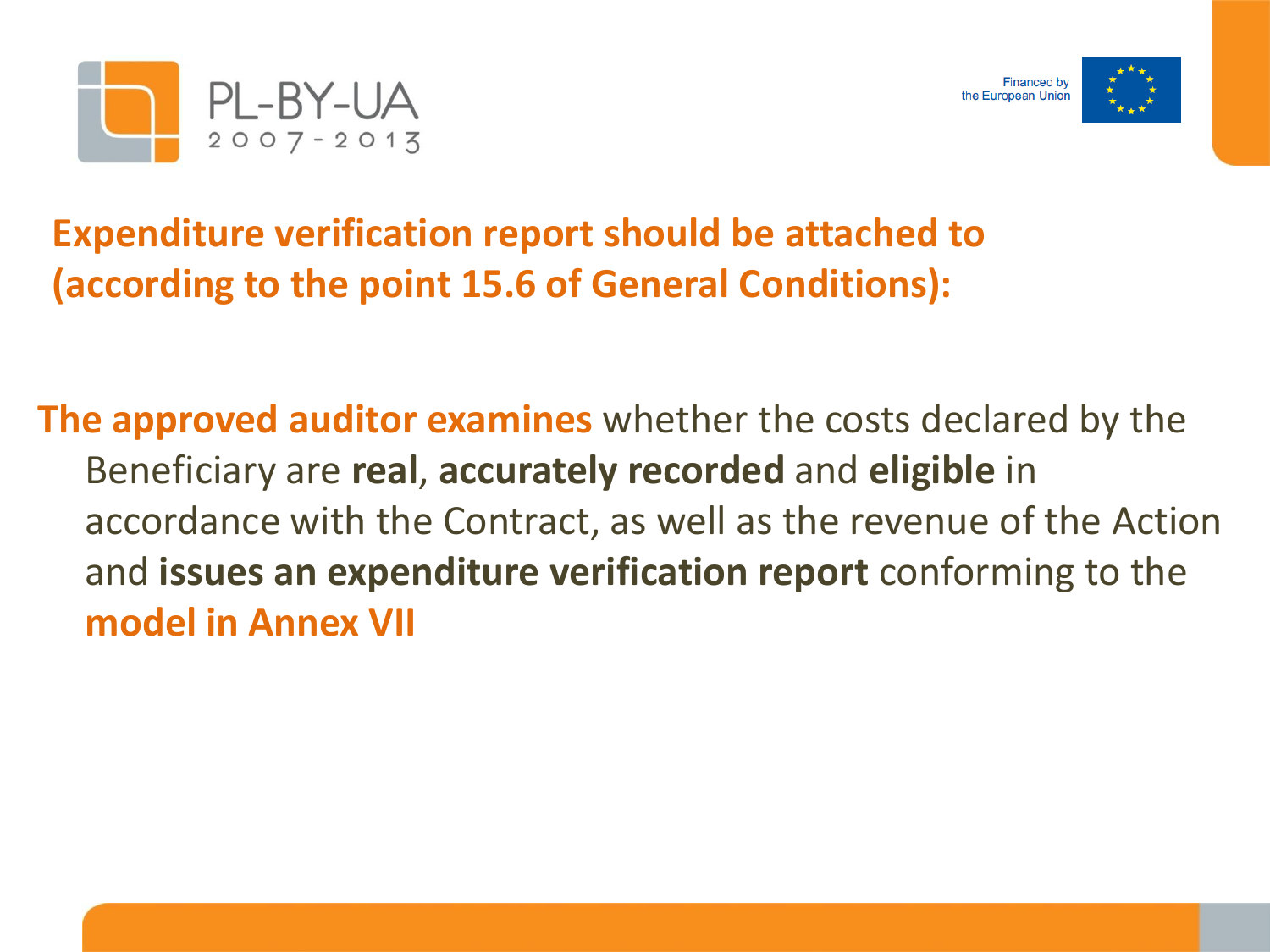